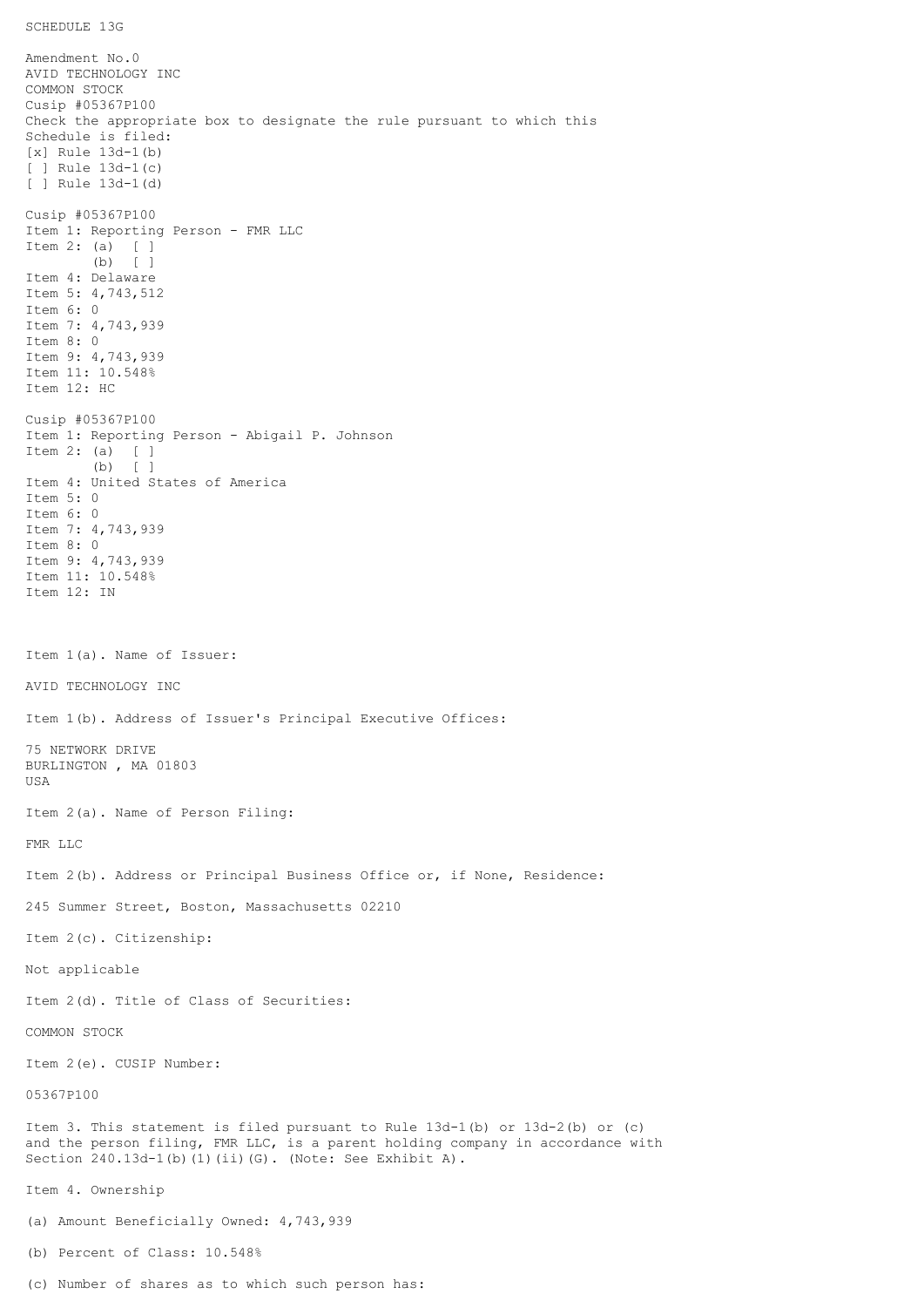(i) sole power to vote or to direct the vote: Please see the responses to Items 5 and 6 on the cover page (ii) shared power to vote or to direct the vote: 0 (iii) sole power to dispose or to direct the disposition of: 4,743,939 (iv) shared power to dispose or to direct the disposition of: 0 Item 5. Ownership of Five Percent or Less of a Class. Not applicable. Item 6. Ownership of More than Five Percent on Behalf of Another Person. One or more other persons are known to have the right to receive or the power to direct the receipt of dividends from, or the proceeds from the sale of, the COMMON STOCK of AVID TECHNOLOGY INC. The interest of Fidelity Small Cap Growth Fund, in the COMMON STOCK of AVID TECHNOLOGY INC, amounted to 2,348,127 shares or 5.221% of the total outstanding COMMON STOCK at May 31, 2022. Item 7. Identification and Classification of the Subsidiary Which Acquired the Security Being Reported on By the Parent Holding Company. See attached Exhibit A. Item 8. Identification and Classification of Members of the Group. Not applicable. Item 9. Notice of Dissolution of Group. Not applicable. Item 10. Certifications. By signing below I certify that, to the best of my knowledge and belief, the securities referred to above were acquired and are held in the ordinary course of business and were not acquired and are not held for the purpose of or with the effect of changing orinfluencing the control of the issuer of the securities and were not acquired and are not held in connection with or as a participant in any transaction having that purpose or effect. Signature After reasonable inquiry and to the best of my knowledge and belief, I certify that the information set forth in this statement is true, complete and correct. June 9, 2022 Date /s/ Kevin M. Meagher Signature Kevin M. Meagher Duly authorized under Power of Attorney effective as of September 28, 2018, by and on behalf of FMR LLC and its direct and indirect subsidiaries\* \* This power of attorney is incorporated herein by reference to Exhibit 24 to the Schedule 13G filed by FMR LLC on October 9, 2018, accession number: 0000315066-18-002414. Exhibit A Pursuant to the instructions in Item 7 of Schedule 13G, the following table

lists the identity and Item 3 classification, if applicable, of each relevant entity that beneficially owns shares of the security class being reported on this Schedule 13G.

Entity ITEM 3 Classification

FIAM LLC IA Fidelity Institutional Asset Management Trust Company BK